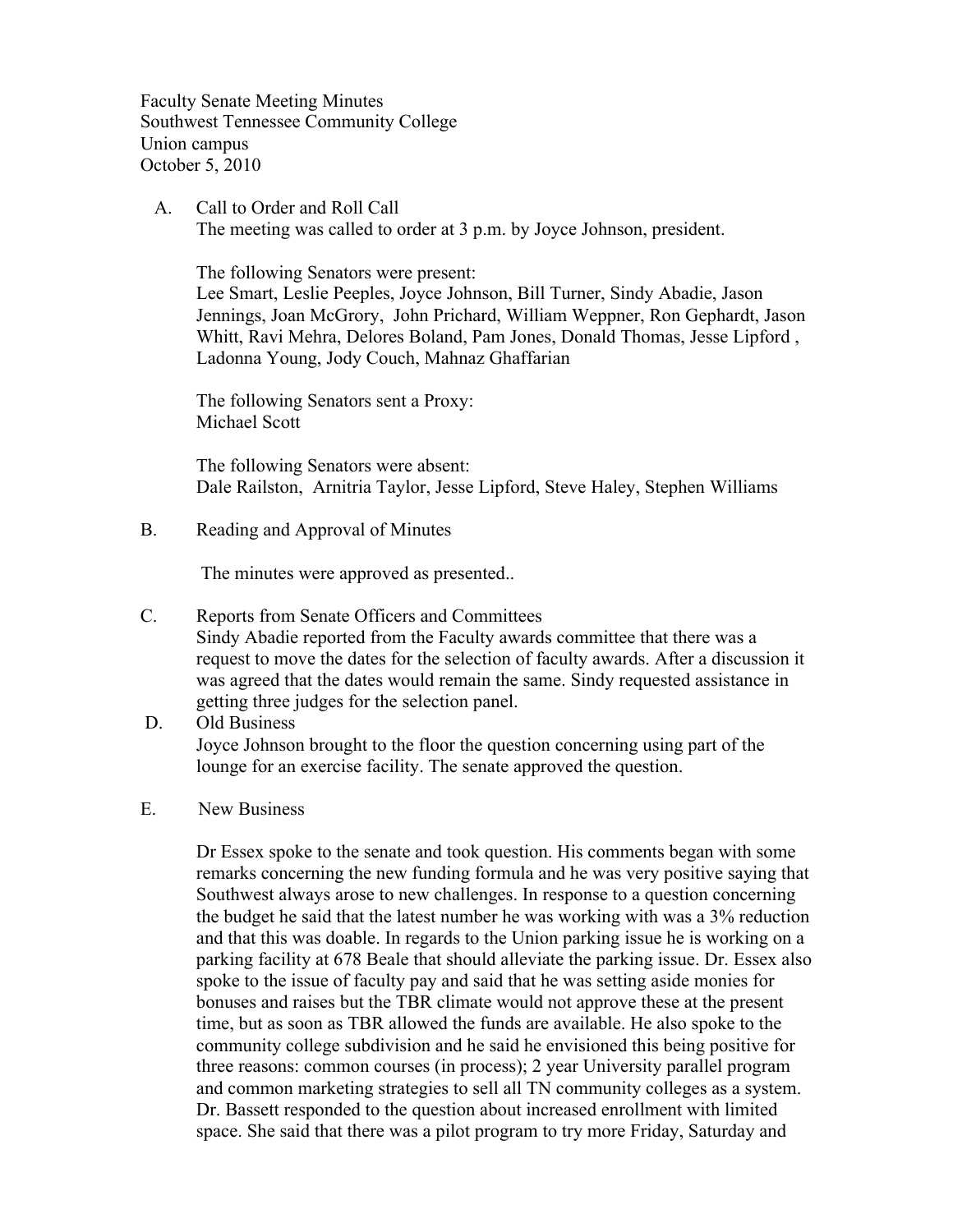Sunday classes. Also that studies showed that the 7:30 am slot was not being utilized and so there would be an emphasis on this. She also spoke to the faculty lounge issue and said that S. Stephens had staffing problems and that she would check on it, also she would see about getting keypad access to the lounge.

The next meeting will be in the on the Macon campus.

The meeting was adjourned at 4:15 PM.

# **2010-2011 Senate**

| <b>President: Joyce Johnson</b> | jdjohnson7@southwest.tn.edu | 6057 |
|---------------------------------|-----------------------------|------|
|                                 |                             |      |

### **Division Senators**

| <b>Division Senators of Arts and Sciences - Six Seats.</b><br>Language and Literature, Social and Behavioral Sciences, Mathematics, Natural<br>Sciences, and Communications & Graphic and Fine Arts |                                                   |          |                                                    |      |  |
|-----------------------------------------------------------------------------------------------------------------------------------------------------------------------------------------------------|---------------------------------------------------|----------|----------------------------------------------------|------|--|
| <b>Senator</b>                                                                                                                                                                                      | <b>Term</b><br>Ext.<br><b>Department</b><br>email |          |                                                    |      |  |
| <b>Ron Gephardt</b>                                                                                                                                                                                 | $(09-11)$                                         | rgephart | Communications,<br><b>Graphics &amp; Fine Arts</b> | 5159 |  |
| <b>Ruthie Couch</b>                                                                                                                                                                                 | $(09-11)$                                         | jcouch   | <b>Mathematics</b>                                 | 4608 |  |
| <b>Michael Scott</b>                                                                                                                                                                                | $(09-11)$                                         | mscott   | Communications,<br><b>Graphics and Fine Arts</b>   | 4535 |  |
| Rosie Taylor                                                                                                                                                                                        | $(10-12)$                                         | rdtaylor | <b>Natural Sciences</b>                            |      |  |
| <b>Steve Haley</b>                                                                                                                                                                                  | $(10-12)$                                         | shaley   | Social and Behavioral<br>Sciences                  | 5635 |  |
|                                                                                                                                                                                                     |                                                   |          |                                                    |      |  |
|                                                                                                                                                                                                     |                                                   |          |                                                    |      |  |
| <b>Bill Turner</b>                                                                                                                                                                                  | (09-11)                                           | wturner  | Mathematics                                        | 4254 |  |

|                        |             | <b>Division Senators of Career Studies - Five Seats.</b>                                        |                     |      |  |  |
|------------------------|-------------|-------------------------------------------------------------------------------------------------|---------------------|------|--|--|
| <b>Senator</b>         | <b>Term</b> | Business, Technologies, Education, Allied Health, Nursing<br>Ext.<br><b>Department</b><br>email |                     |      |  |  |
| <b>Joan McGrory</b>    | $(09-11)$   | <i>s megrory</i>                                                                                | <b>Business</b>     | 4485 |  |  |
| Ravi Mehra             | $10-12$     | rmehra                                                                                          | <b>Business</b>     |      |  |  |
| Lee Smart              | $10-12$     | <i>lsmart</i>                                                                                   | <b>Business</b>     | 5076 |  |  |
| <b>Arnitria Taylor</b> | $(09-11)$   | ahawkins                                                                                        | <b>Technologies</b> | 4735 |  |  |
| Sindy Abadie           | $(10-12)$   | csabadie                                                                                        | <b>Business</b>     | 6021 |  |  |
|                        |             |                                                                                                 |                     |      |  |  |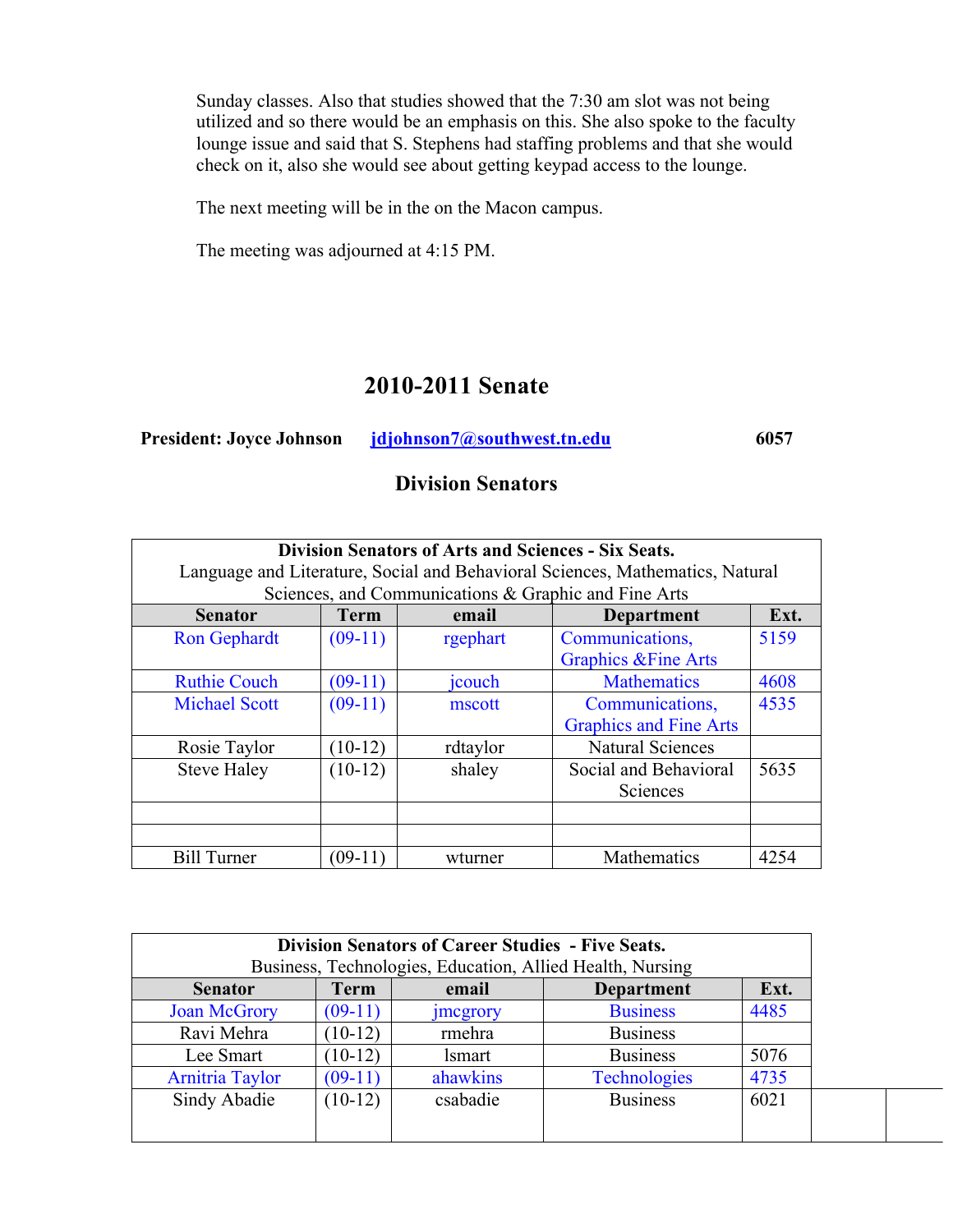# **Department Senators:**

#### **Division: Business, Career Studies & Technology**

### **Departments:**

- Business
- Technologies
- Nursing
- Allied Health
- Education

| <b>Senator</b>          | <b>Term</b> | email       | <b>Department</b>   | Ext. |
|-------------------------|-------------|-------------|---------------------|------|
| <b>Leslie Peeples</b>   | $(09-11)$   | lpeeples    | <b>Technologies</b> | 4006 |
| Mahnaz Ghaffarian       | $(09-11)$   | mghaffarian | <b>Business</b>     | 5509 |
| <b>Stephen Williams</b> | $(09-11)$   | sfwilliams  | <b>Technologies</b> | 4989 |
| <b>Dale Railston</b>    | $(09-11)$   | drailston   | <b>Technologies</b> | 4160 |
| Ladonna Young           | $(10-12)$   |             | <b>Education</b>    |      |
| Delores Boland          | $(10-12)$   |             | Allied Health       |      |
| Pam Jones               | $(09-11)$   | Pljones7    | <b>Nursing</b>      | 5439 |
|                         |             |             |                     |      |

#### **Division: Liberal Studies & Education**

#### **Departments**:

- Languages, and Literature
- Communication and Graphic and Fines Arts
- Social & Behavioral Science
- Mathematics
- Natural Science

| <b>Senator</b>  | <b>Term</b> | email    | Department            | Ext. |
|-----------------|-------------|----------|-----------------------|------|
| William Weppner | $(09-11)$   | wweppner | <b>Mathematics</b>    | 5524 |
| Donald Thomas   | $10-12)$    | dlthomas | Natural Science       |      |
| Jesse Lipford   | $10-12)$    | jlipford | Social and Behavioral |      |